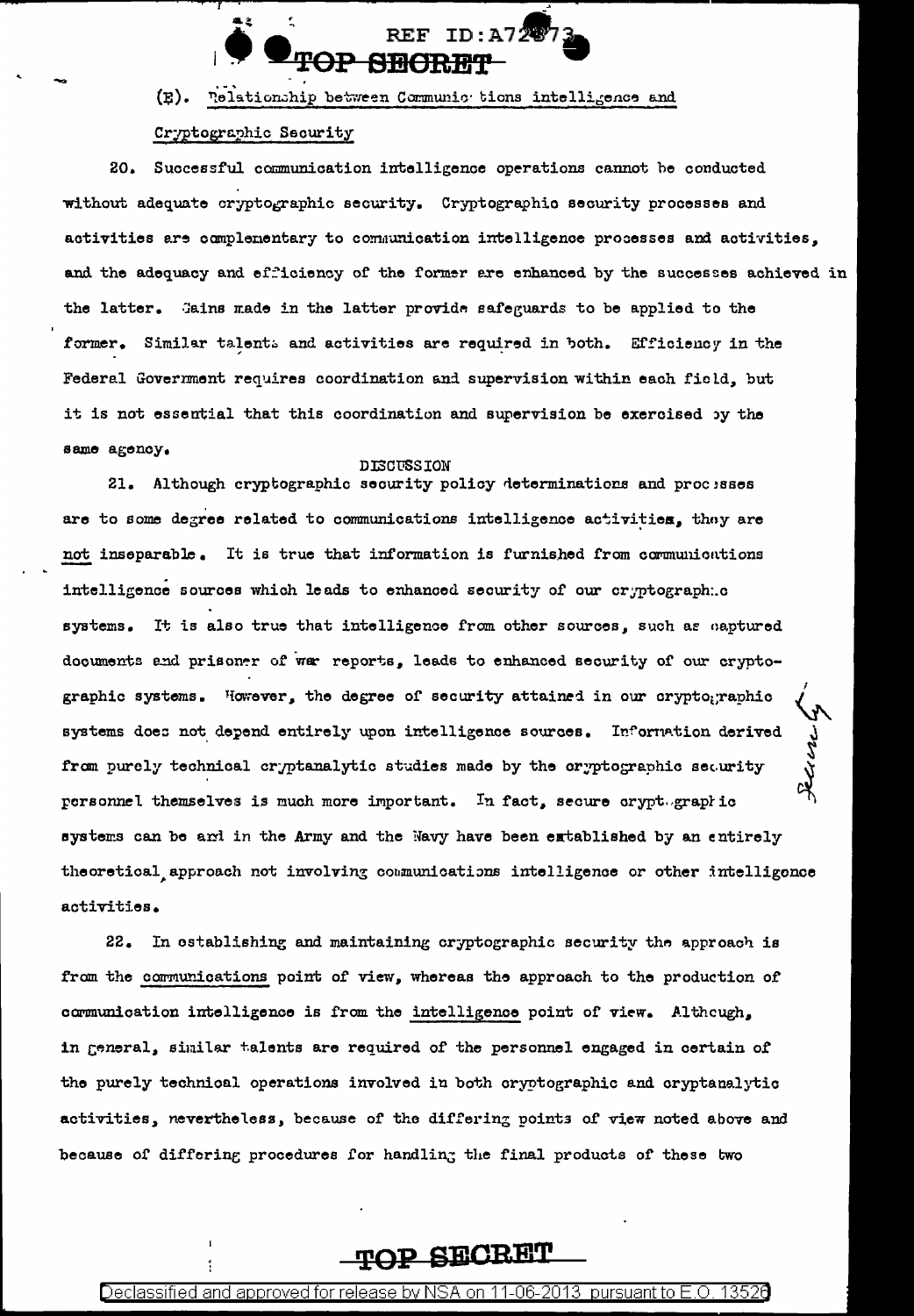activities, separate staffs have bedn deemed necessary. Hence, although in both the War D<sub>e</sub>partment and the Navy Department responsibility for cryptograthic security activities and for cryptanalytical activities are vested withir. single organizations in each of those Departments, the actual work involved in carrying on these two activities is performed by separate staffs therein.

**TOP SECRET** 

REF ID:A72873

23. For security reasons, segregation of these two functions and personnel is advisable. The danger of drying up communication intelligence at the source, unless the activities and results are safeguarded by rigid restrictions and unless a curb is put upon the desire of many agencies to engage in such activities. has been adequately recognized by the fact that by Presidential directive cryptanaltical activities of the Government have been limited to the Army, Navy, and FBI.

24. Studies having as their aim the protection of our own communications arc affected by cryptanalytic studies on foreign cryptographic systems, and techniques derived from the latter provide valuable information for the improvement in the security of our own communications. Hence, any communication intelligence relating to the security of our own communinoations should be made available to  $\oint$ *i* the personnel responsible for communication security. A permanent supervisory agency to insure the security of cryptographic systems and related procedures throughout the Federal Government should, if properly constituted, include members having access to communication intelligence in order to insure that such intelligence would be made available to the personnel responsible for cryptographic security.

25. Cryptographic socurity activities should not be so closely integrated with communication intelligence activities as to preclude independent functioning of any supervisory cryptographic security policy board which might be established for the purpose of establishing and maintaining security of Governmental communications. Cryptographic security should and nust be prepared to stand on its own solid technical foundation, without aid of communication intelligence, because the existence of the latter depends upon rather slender threads which may be cut at any time and without notice. Hence, if security of our own communications is to be assured under possible future contingenices involving our inability to derive intelligence relating to our own. TOP SECRET